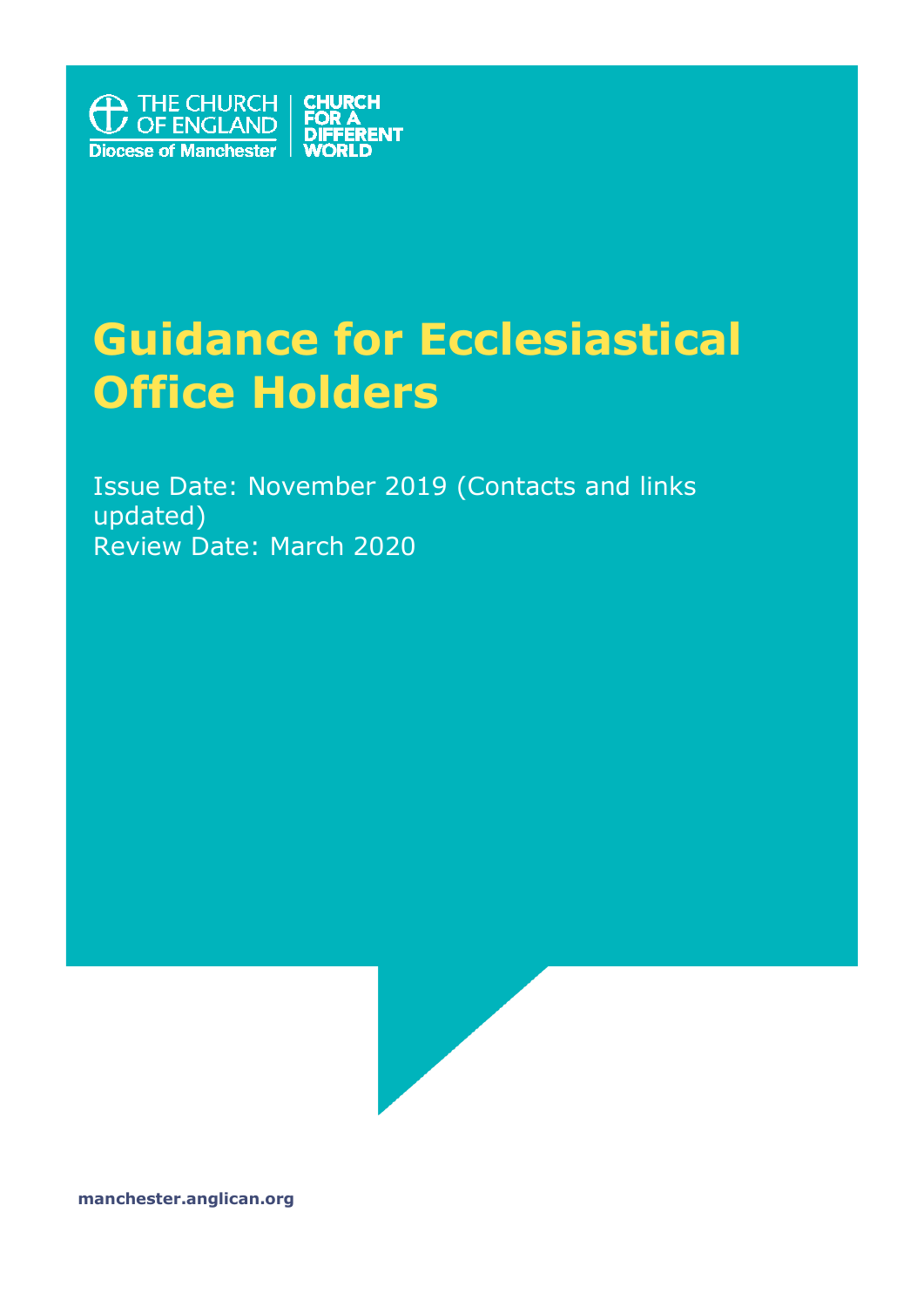#### **Contents Page and Overview**

| Section One:          | <b>Introduction</b>                                                   |
|-----------------------|-----------------------------------------------------------------------|
| <b>Section Two:</b>   | Your Statement of Particulars and Role Description                    |
| Section Three:        | <b>Stipend and Benefits</b>                                           |
| <b>Section Four:</b>  | Absence from Duties                                                   |
| <b>Section Five:</b>  | <b>Housing</b>                                                        |
| <b>Section Six:</b>   | Continuing Ministerial Development and Ministerial Development Review |
| <b>Section Seven:</b> | Capability, Grievance and Disciplinary Procedures                     |
| Section Eight:        | <b>Trade Union Membership</b>                                         |
| <b>Section Nine:</b>  | Safeguarding                                                          |

#### Appendix

Appendix One: List of key contacts in the Diocese

# If you require this document in a different format please contact the HR Department on

### 0161 828 1403

#### or

## email: hr@manchester.anglican.org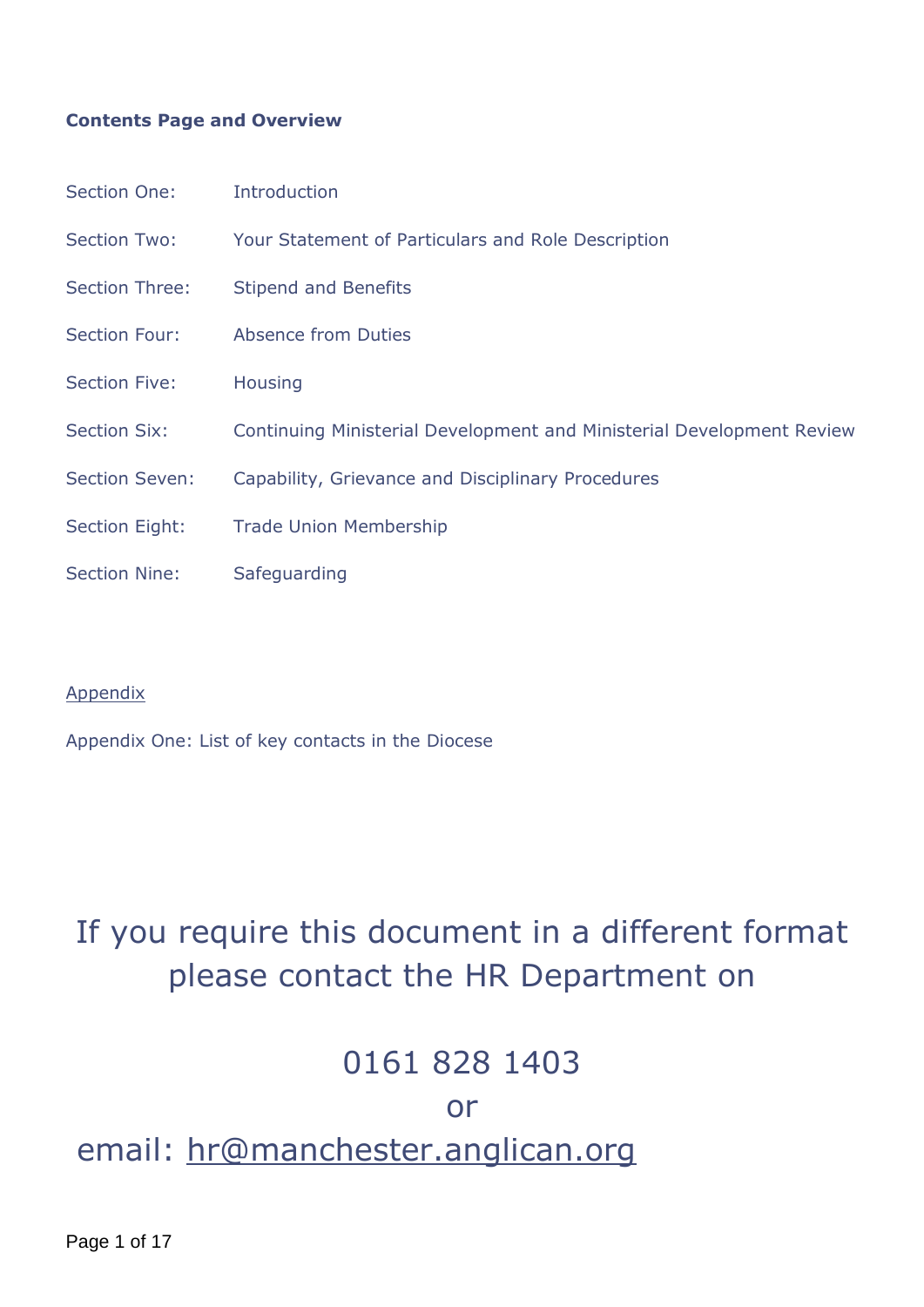#### **Section 1: Introduction**

#### 1.1 Guidance

Welcome to Guidance for Ecclesiastical Office Holders. The guidance is designed to be a source of information for all clergy and licensed lay workers in the Diocese of Manchester, containing useful information and links to information available elsewhere in the Diocese or from other organisations. The information relates to how you are engaged by the Diocese and supported in the fulfilment of your duties.

The guidance document will be referred to at various points in individual Statements of Particulars. Each member of clergy will receive a Statement of Particulars as part of Common Tenure. The exception will be those clergy who choose to retain Freehold, hold Permission to Officiate or are on contracts of employment; nonetheless much of the information within this guidance will still be applicable and useful.

The guidance is written for all clergy and licensed lay workers. Some sections will only apply to clergy in receipt of stipend. This guidance and your Statement of Particulars will inform you where this is the case. Others will refer to areas that do not apply to, or are not compulsory for, those who choose to retain Freehold. The guidance explains where this is applicable.

This guidance will also be a useful source document for lay people, especially Church Wardens, as it explains where they may have a role (for example, in reporting absence) and it will also explain what expectations are placed on office holders in a variety of areas.

#### 1.2 Keeping the Guidance up to date

The guidance will be updated and refreshed at appropriate intervals. The guidance was updated in January 2012 and January 2015 and will now be reviewed on a triennial basis. The next review date will be January 2018. The version on the Diocesan website will always be the most up to date version and will clearly show the date it was last updated. Significant changes will be communicated via the Diocesan mailing. You can also request a paper copy of the most up to date version at any time from the Human Resources Team.

The Diocesan website is www.manchester.anglican.org

#### 1.3 Feedback on the Guidance

If you have any comments on this guidance you can either speak to or email the HR Department.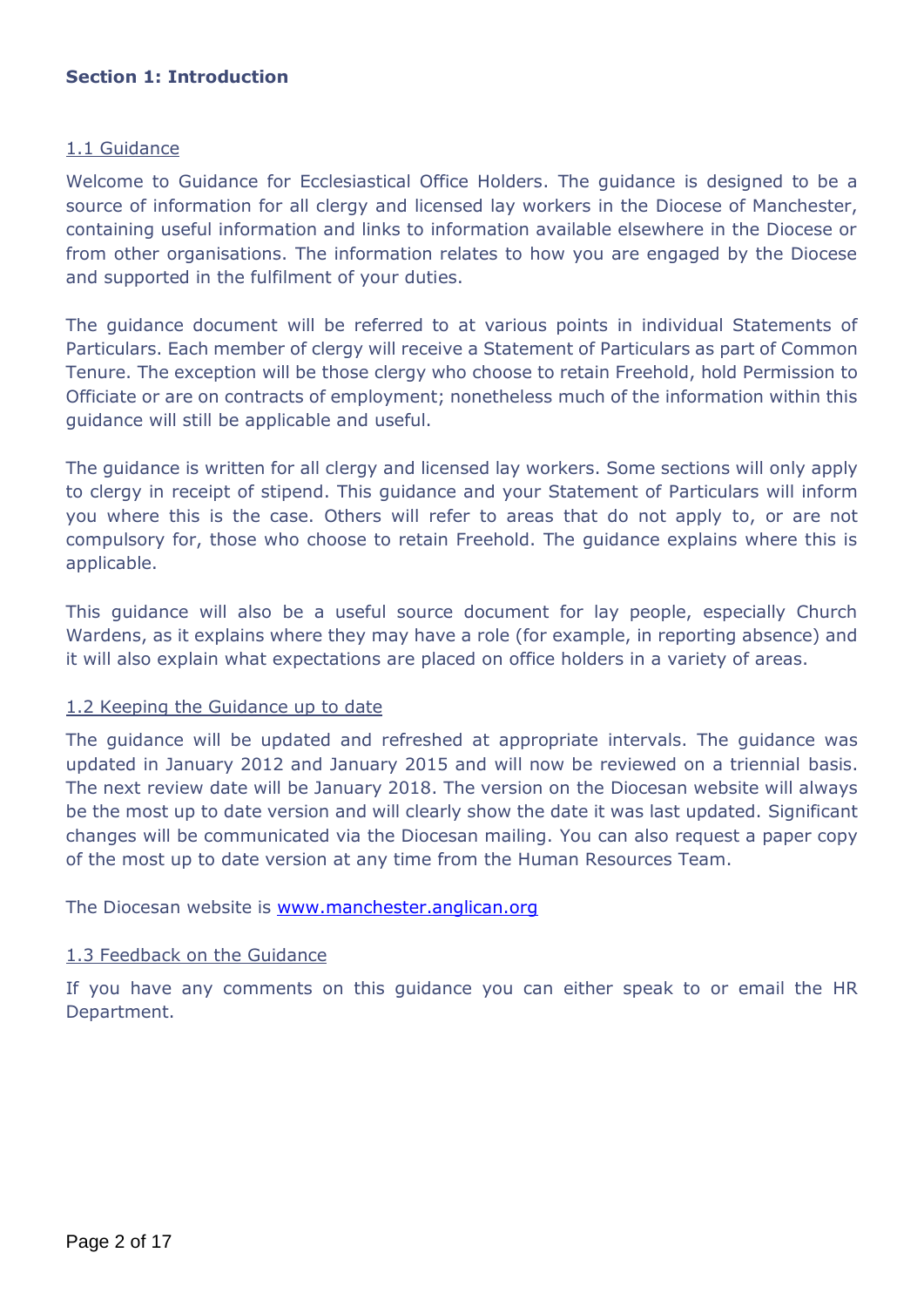#### **Section Two: Your Statement of Particulars and Role Description**

The Statement of Particulars is not a list of main rights and duties as would be found in a contract of employment. The Statement of Particulars states the obligations and rights of ecclesiastical office holders that are conferred through the Ecclesiastical Offices (Terms of Service) Measure and Regulation 29.

Further details are available at [https://www.churchofengland.org/more/clergy](https://www.churchofengland.org/more/clergy-resources/national-clergy-hr/common-tenure-faqs)[resources/national-clergy-hr/common-tenure-faqs](https://www.churchofengland.org/more/clergy-resources/national-clergy-hr/common-tenure-faqs)

The Statement of Particulars gives details of how you may terminate your appointment. It also details how the appointment may be terminated under Section 3 of the Measure, which states offices held under Common Tenure may only be terminated because of:

- Resignation
- Capability
- Following disciplinary proceedings under the Clergy Discipline Measure or the Ecclesiastical Jurisdiction Measure
- Death
- Reaching retirement age
- The post coming to an end because of pastoral reorganisation
- When the office holder is a priest in charge, when the vacancy ends
- The appointment is for a fixed term under regulation 29.

If you intend to terminate your appointment you should discuss in good time with your clergy colleagues, including your archdeacon, how and when this will be announced. Preparation for reaching retirement age or retirement for other reasons and how this is announced should similarly be discussed.

Any changes to your Statement of Particulars will be notified to you within one month of their coming into effect either by the issue of a revised Statement of Particulars or a letter detailing the change(s). An example of a change might be:

- If there was a change agreed either by the Diocese, or required due to a statutory change, that required an amendment to sick leave entitlement.
- On a more individual basis, it might be that you have agreed a change in where you reside if the position provided housing and this would initiate a change in your Statement of Particulars to update the details.

The Statement of Particulars will make reference to this document, and also to your Role Description. The Role Description is a document which outlines the key duties and outcomes for an individual role. If you have more than one role you may have a role description and Statement of Particulars for each role.

Role Descriptions are not a requirement of Common Tenure but are encouraged and as a Diocese we are committed to ensuring that each member of clergy has a Role Description.

Role Descriptions will be a key document for each of you as they will guide your ministry on a day to day basis, as well as the longer term development of your role. They will be a key document in Ministerial Development Review (see section 6).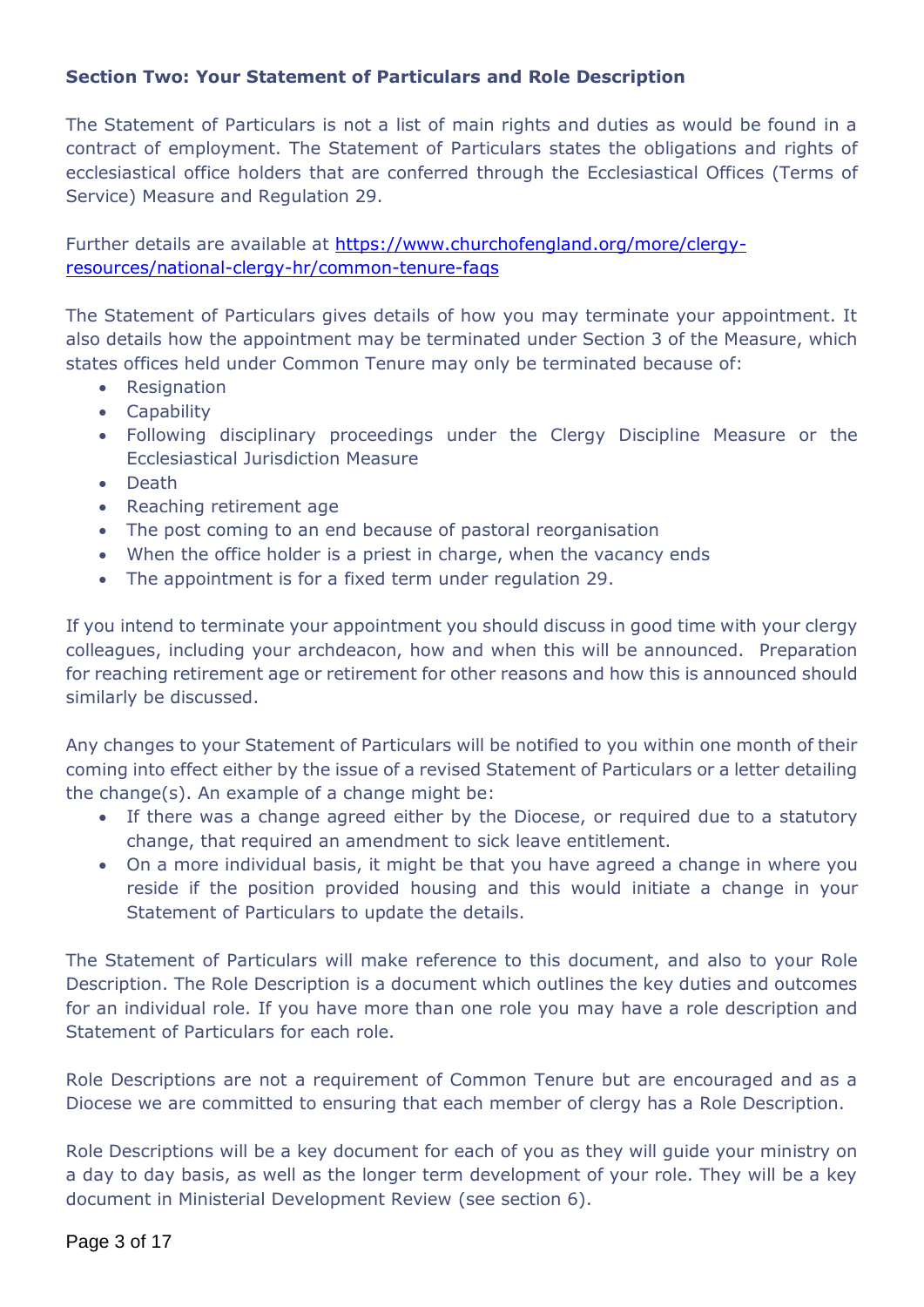#### **Section Three: Stipend and Benefits**

#### 3.1 Pattern of Work

The pattern of work will be stated in your Statement of Particulars. The regulations provide an entitlement to a minimum uninterrupted rest period of 24 hours within any 7 days. This is an entitlement and the Diocese strongly encourages you to take this. We regard this as important to ensure good health and an appropriate balance in your life.

#### 3.2 Holidays

You are entitled to take 36 days leave per year plus 8 days for Bank Holidays or in lieu of Bank Holidays where the Bank Holiday falls on your normal rest day or a day where you are required to be on duty. For illustration, a week's leave will use 6 days leave. Leave can be taken as days as well as whole weeks.

Your Statement of Particulars will inform you of days when leave or rest days must not be taken. This will normally be, Christmas Day, Good Friday and Easter. Patronal Festivals, Ash Wednesday and Pentecost should not normally be taken.

In any one year no more than 5 Sundays should be taken as leave. No more than 3 consecutive Sundays should be taken. Where either of these requirements is exceeded, prior permission should be requested from the Bishop via the HR Department.

Leave should be notified in advance to your Wardens. Appropriate cover must be arranged for your period of leave. If your period of leave is in excess of one week, it is good practice to notify your Area Dean. In addition to these reporting requirements you may well also need to put in place local arrangements, for example, to ensure cover is in place for funerals. In a Team setting, or as a curate / assistant priest, you would normally be expected to plan leave in consultation with other Team members. If you work in another setting, appropriate local arrangements should be put in place.

You are required to maintain a record of the dates you have taken as annual leave and provide this information if requested. The leave year operates from the 1<sup>st</sup> February to the  $31<sup>st</sup>$  January. Leave entitlement is normally taken within this period and not carried over. However, in exceptional circumstances the Bishop may allow leave to be carried over. Requests should be made through the HR Department.

#### 3.3 Stipends

Your Statement of Particulars will detail whether or not you are entitled to a stipend. It provides details of how this is paid.

If you have any questions relating to your stipend please contact the HR Department.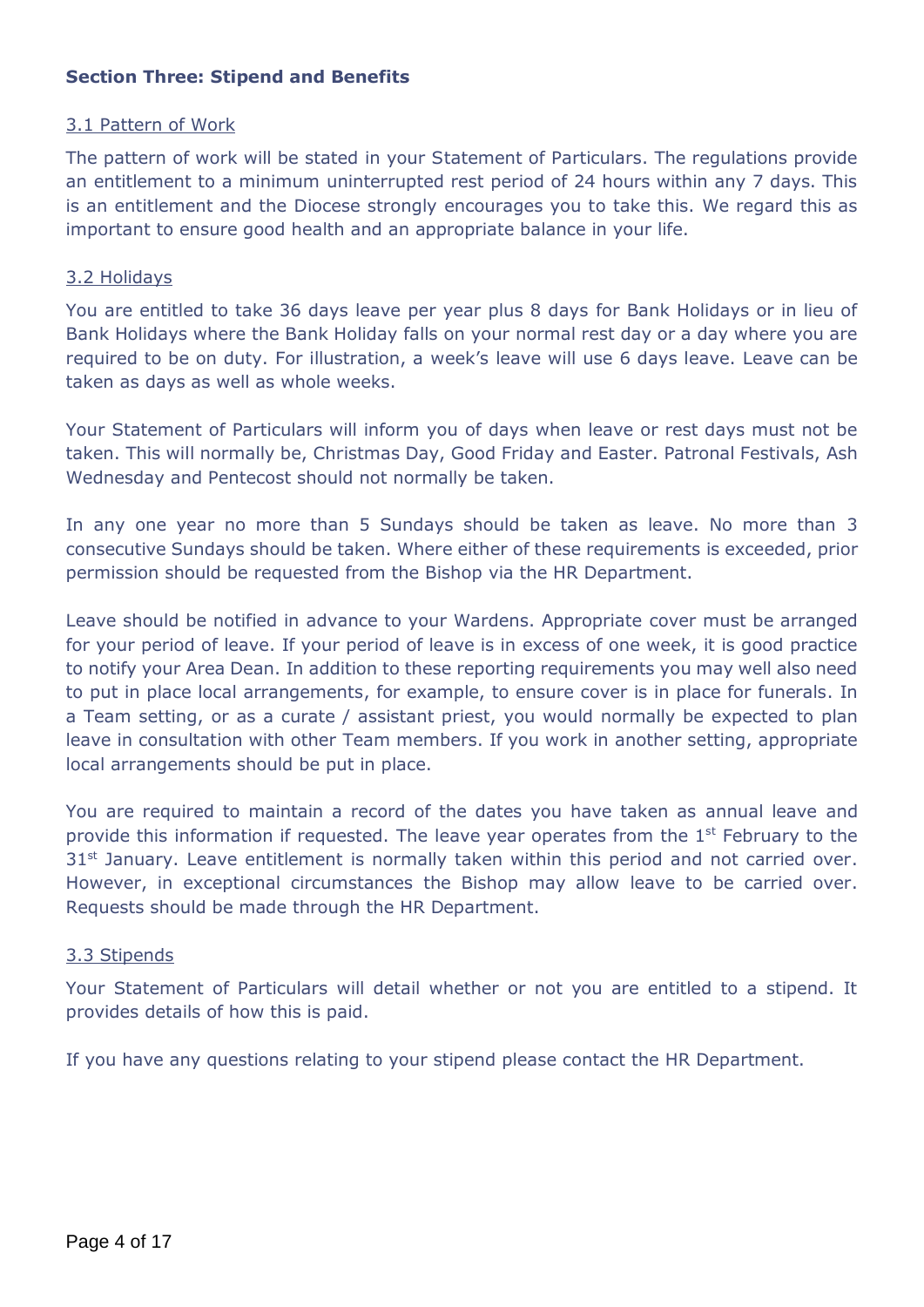#### 3.4 Expenses

Parochial expenses should be claimed from your Parochial Church Council. Further information is available on the Church of England website [www.churchofengland.org](http://www.churchofengland.org/) or the following link will take you to the correct page:

[https://www.churchofengland.org/more/clergy-resources/national-clergy-hr/clergy-pay](https://www.churchofengland.org/more/clergy-resources/national-clergy-hr/clergy-pay-and-expenses)[and-expenses](https://www.churchofengland.org/more/clergy-resources/national-clergy-hr/clergy-pay-and-expenses)

#### 3.5 Tax Office

When contacting the tax office you should quote your National Insurance number and the Church Commissioners' reference number 073/C16.

The Bradford Office is responsible for retired clergy in receipt of a clergy pension and those office holders who do not receive the Heating, Lighting and Cleaning tax allowance (nonstipendiary office holders and part time stipendiary office holders).

The Cardiff Office handles enquires from full time stipendiary office holders. If you are unsure which tax office would deal with you, please contact Payroll Services (Clergy Team) at the Church Commissioners on 020 7898 1615 who will be able to advise.

The addresses are:

HM Revenue and Customs 073 /C16 Bradford Group Centenary Court 1 St Blaise Way Bradford BD1 4YL

Tel: 0845 300 0627

HM Revenue and Customs 073/C16 Public Department 1 Ty Glas Llanishen Cardiff CF14 5XZ

Tel: 02920 325048

[http://www.hmrc.gov.uk](http://www.hmrc.gov.uk/)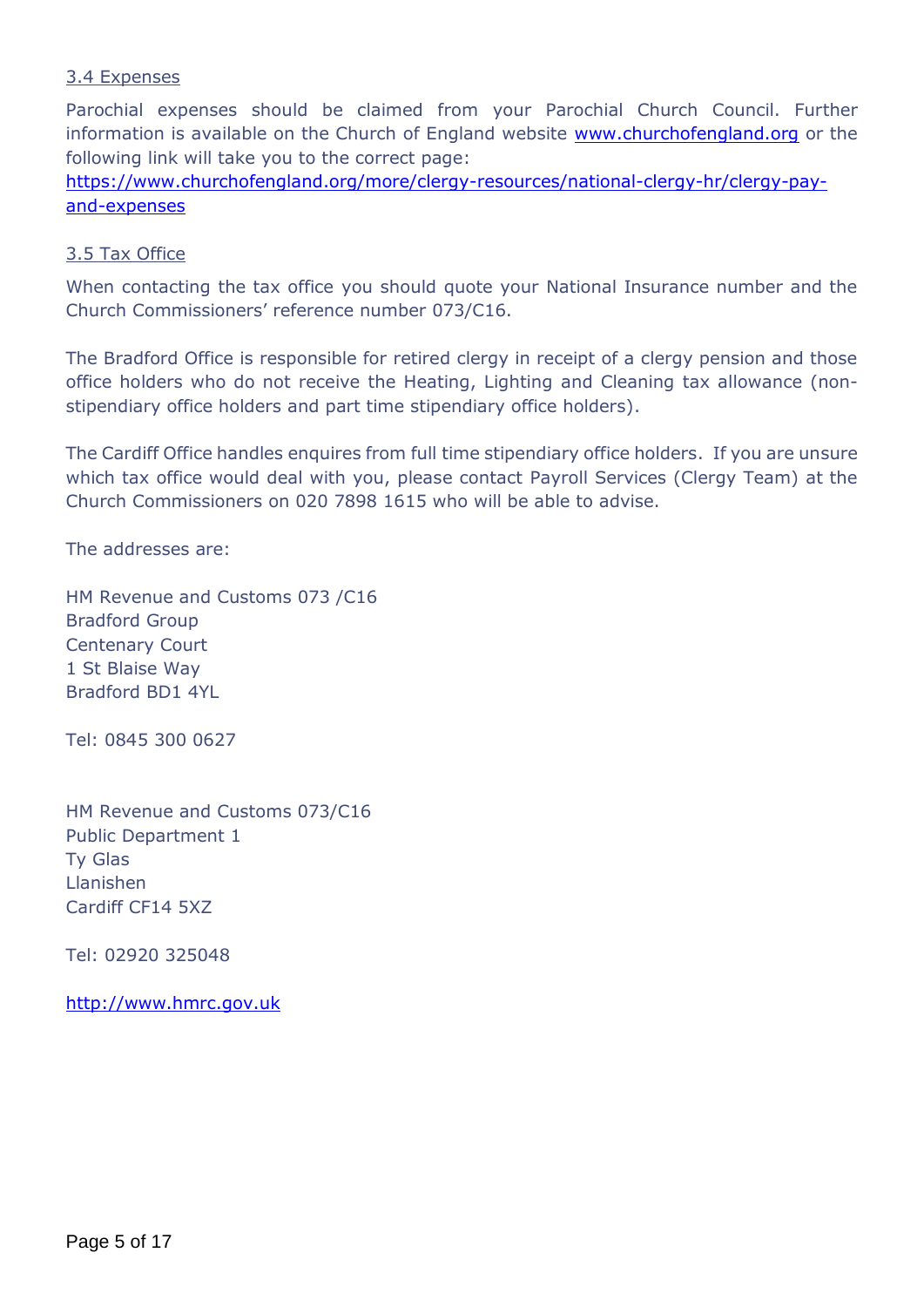#### 3.6 Pensions

Details on pension for stipendiary posts are available at the Church of England website www.churchofengland.org or the following link will take you to the correct page: <https://www.churchofengland.org/clergy-pensions>

You can also contact the Church of England Pensions Board at:

29 Great Smith Street London SW1P 3PS

Telephone: 020 7898 1800

#### 3.7 Grants

Grants are available for a variety of purposes. Full details are available on the Diocesan website www.manchester.anglican.org or the following link will take you to the correct page: <https://www.manchester.anglican.org/documents/clergy-grants-booklet/>

Grants are available to clergy for a range of events such as removal and settlement. Annual Grants are available to support Continuing Ministerial Development.

In addition, there are a range of grants which clergy can apply to in times of financial difficulty. Contact Bishopscourt or your Archdeacon for further information.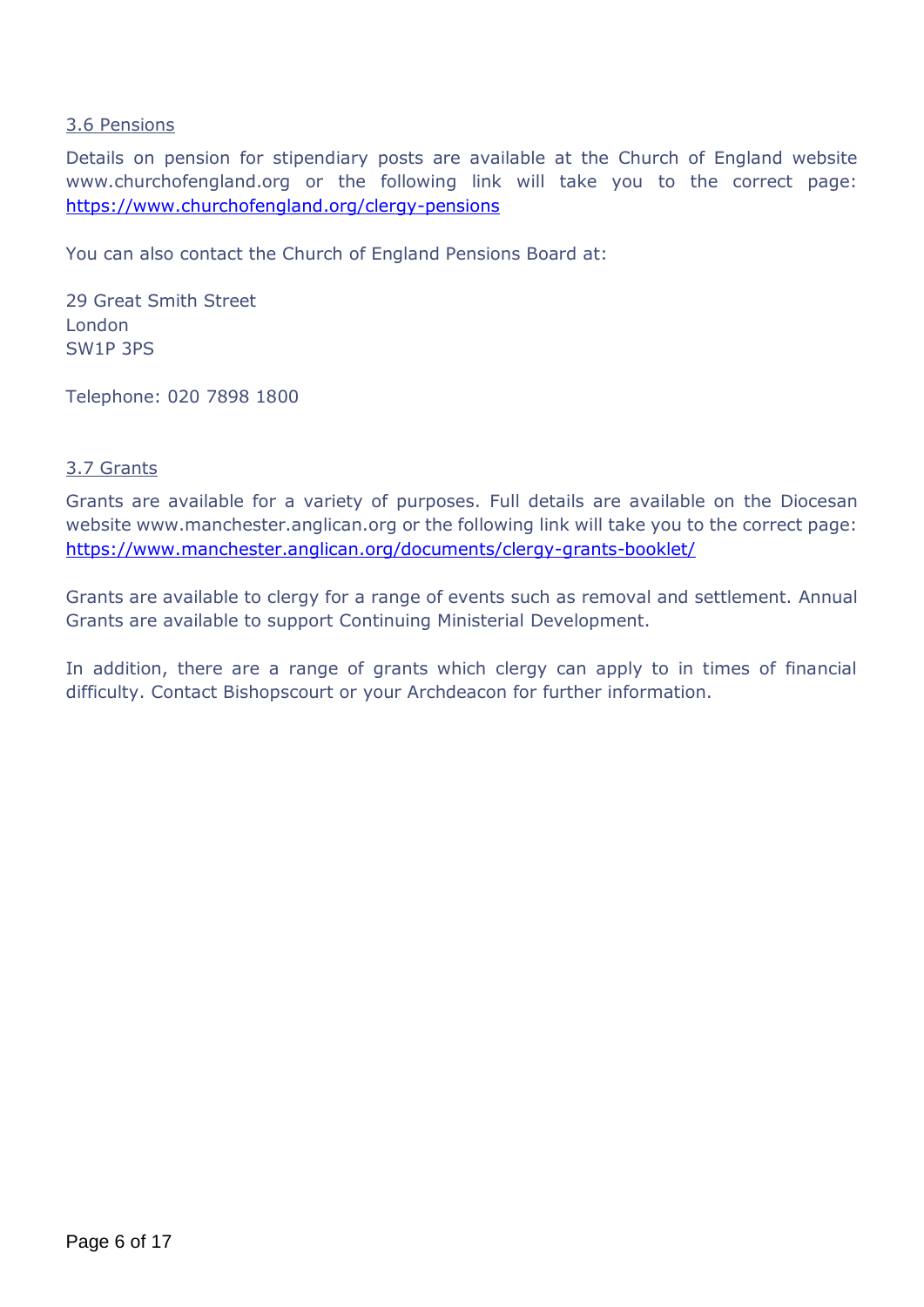#### **Section Four: Absence from duties**

#### 4.1 Sickness Absence

If you are unable to work due to illness you must report the absence to your Wardens. You should make sure that all sickness absence is reported to the HR Department. This will also ensure proper administration and accounting of Statutory Sick Pay. If your period of absence is less than 7 days a self-certification form should be completed and sent to the HR Department. This form can be found on the diocesan website at [www.manchester.anglican.org](http://www.manchester.anglican.org/) or click on following link: <https://www.manchester.anglican.org/terms-of-service/> and scroll to the 'Sickness Absence'

section. The document is listed as 'Self Certification Form'.

If your period of absence is expected to last more than 7 days, or will include a Sunday, you should notify your Area Dean. If you are the Area Dean and you are absent through illness you should notify your Archdeacon.

Statements of Fitness for Work (previously known as medical certificates) received in relation to your absence should be forwarded to the HR Department.

In addition to these reporting requirements you may need to put in place local reporting arrangements. For example, in a Team setting, or as a curate / assistant priest, you would normally be expected to notify other Team members of your absence. If you work in another setting, appropriate local arrangements should be put in place.

Clergy may be asked to take part in a Return to Duties interview following a period of sick leave. This will be to ensure that as much support as possible is provided to individual clergy in returning to their duties and where applicable, that any ongoing health issues are taken account of. Where appropriate, a phased return to duties might be recommended.

#### 4.2 Occupational Health & Counselling Services

The Diocese has links with occupational health providers. These will be used in cases of long term absence. We may also recommend occupational health referrals to assist with designing appropriate phased returns to duties after a long term absence. We will also recommend referrals where a health issue might be impacting on duties but where the office holder is still performing some or all of their duties. This will assist the Diocese in providing support for the office holder.

In addition to occupational health providers, there is the Inter-Diocesan Counselling Service.

Further details are available on the Diocesan website at <https://www.manchester.anglican.org/ministerial-support/>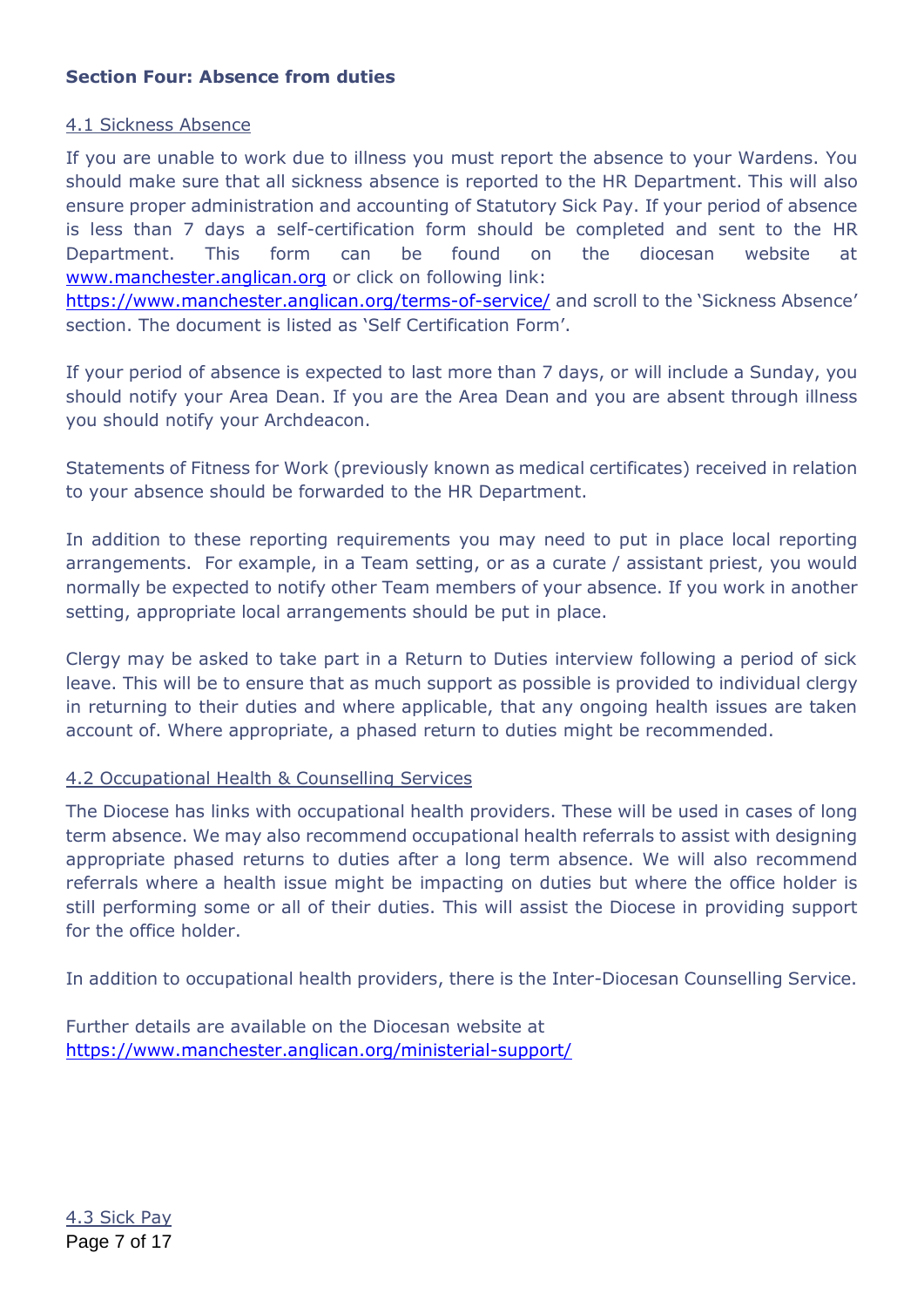You are entitled to receive full stipend for any period where Statutory Sick Pay is payable. This is currently 6 months.

The Diocese has chosen to pay half of full stipend for a further 6 months. This will normally be subject to an occupational health assessment. Under present arrangements you may also be able to claim Employment and Support Allowance during this second six months.

Sick pay works on a rolling 12 months period and takes account of all absence in that period.

#### 4.4 Sickness Absence where stipend is not paid for the role

Although sick pay is not applicable, you are still required to notify the Wardens for all absence and the Area Dean where absence is anticipated to be more than 7 days. If you anticipate more than 7 days absence you should also notify the HR Department. In addition to these reporting requirements you may well need to put in place local arrangements where they do not already exist. For example, in a Team setting, or as a curate / assistant priest, you would normally be expected to notify other Team members of your absence.

#### 4.5 Special Leave and Unpaid Leave

Special Leave will be considered and granted at the discretion of the Bishop. Special leave may be granted for a variety of reasons, including family ill health or bereavements. It may also be granted for removal and resettlement. This is in addition to annual leave.

Unpaid leave may be requested and again is at the discretion of the Bishop. This again might be requested for a variety of reasons; for example, extended leave to visit relatives who reside overseas. In either case contact the HR Department who will pass your request to the Bishop. If approved please ensure your Area Dean knows when you will be away from your duties.

#### 4.6 Jury Service

Clergy are eligible for jury service and are encouraged to claim their attendance allowance. Jury service should be notified to the Area Dean and the HR Department. The value of the attendance allowance should be declared and stipend will be adjusted. You are entitled to keep any travel and subsistence paid and this is not adjusted with stipend.

#### 4.7 Time Off for Other Public Duties

If you engage in other duties – beyond those outlined in your Role Description – you must notify the Bishop. Where a payment or fee is paid for these duties you must provide the HR Department with details. Stipend may be adjusted to reflect these payments.

Other public duties may include, but are not limited to:

- Work for a public authority including membership of a court or tribunal
- Work for a charity or friendly society
- Work done in connection with an independent trade union representing office holders of a description which includes the person in question

Page 8 of 17 It is for the Bishop to decide if other public duties are reasonable and resolve any disputes.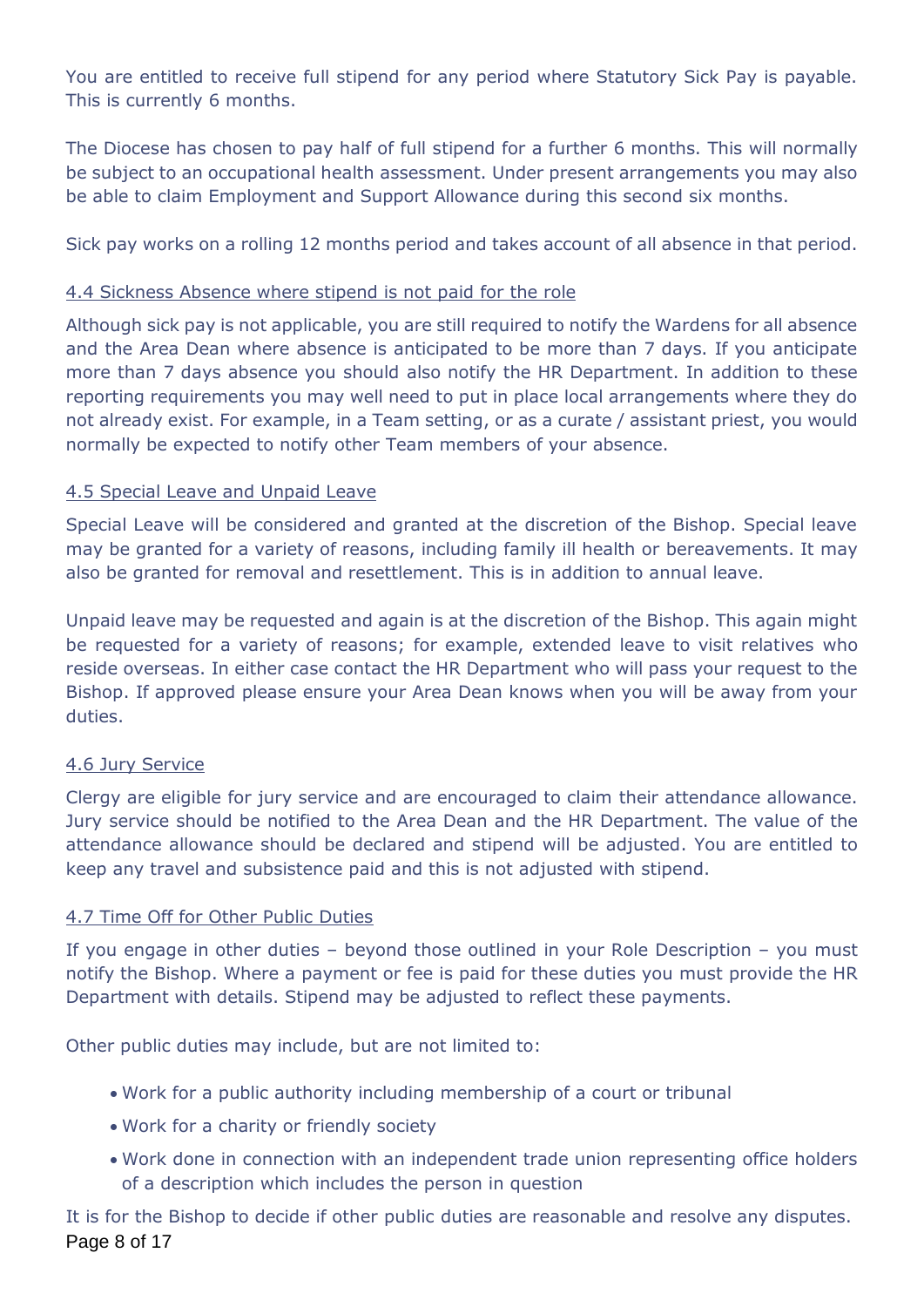It is important to note that informing the Bishop of other duties is wider than the impact of such duties on time and, where applicable, stipend. It is important that any potential conflict of interest is noted and addressed.

#### 4.8 Maternity Leave and Maternity Pay

Maternity leave of up to 52 weeks is available. Statutory maternity pay is currently payable to qualifying stipendiary clergy for up to 39 weeks. The Diocese will increase payments to full stipend for the first six months. Further details are available from the HR Department, including information on partners sharing leave.

#### 4.9 Paternity Leave and Paternity Pay

Paternity leave is currently available for a block of up to two weeks. For stipendiary clergy this will be paid at full stipend. Further details are available from the HR Department.

#### 4.10 Shared Parental Leave

Mothers and adopting parents who meet the conditions for entitlement to Shared Parental Leave remain entitled to 52 weeks of maternity leave. After taking two weeks' compulsory leave, they are entitled to reduce their entitlement to maternity/adoption leave either by returning to work before their full entitlement of Statutory Maternity/Adoption Leave has been taken, or by giving notice to curtail their leave at a specified future date. They may then share the balance of any remaining leave, and pay, with the other parent. Shared leave will be paid at the statutory rate. As this can be a complex issue please contact the HR Department for guidance at an early stage.

#### 4.11 Adoption Leave and Adoption Pay

Adoption leave is available. Adoption pay is currently payable to stipendiary clergy and is similar to maternity pay. Further details are available from the HR Department.

#### 4.12 Unpaid Parental Leave

Following one year's continuous service, office holders will be eligible to take time away from duties to look after a child's welfare. This parental leave is normally unpaid and available for each child up to their 18<sup>th</sup> birthday.

Up to 18 weeks unpaid parental leave may be taken and this should be arranged in blocks of a week or multiples of a week except for exceptional circumstances. Officeholders should not take more than 4 weeks during a year per child. Leave may be requested straight after the birth or adoption of a child or following a period of maternity leave.

Requests for unpaid parental leave should be made to the Bishop via the HR Department giving 21 days' notice of the start date of the parental leave. In cases where this may not be possible, they should give notice as soon as possible.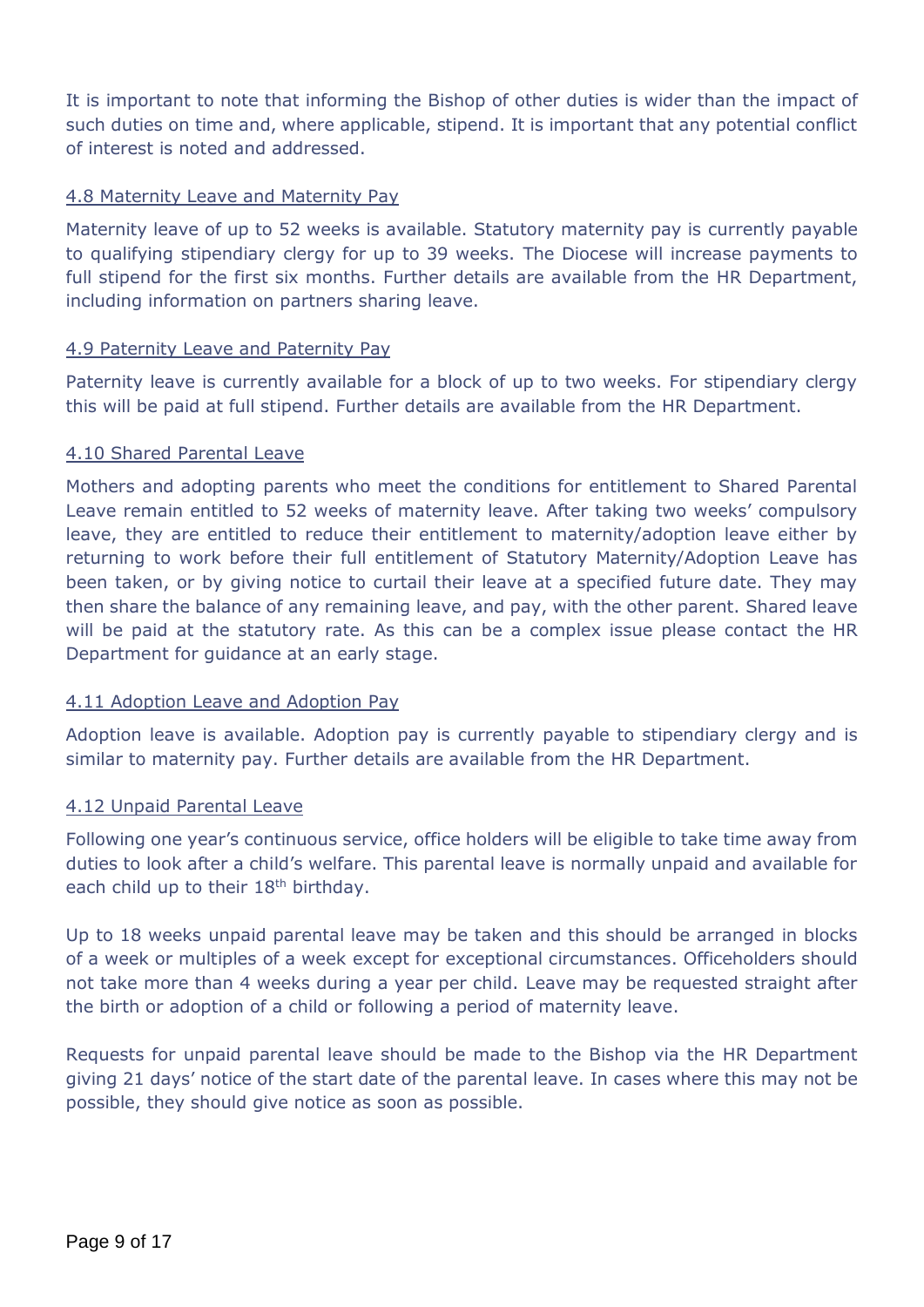#### 4.13 Adjustments to working arrangements and time off for care for dependants

You can request adjustments to your pattern of work or unpaid leave to care for dependants. Requests should be submitted to your Archdeacon via the HR Department for consideration.

#### 4.14 Sabbaticals and Retreats

For details of arrangements around sabbaticals please refer to the Sabbatical Policy or contact your Suffragan Bishop in the first instance.

Retreats are part of Continuing Ministerial Development and are not counted as annual leave. The Diocese encourages all office holders to take an annual retreat. The annual entitlement for retreats is the inside of one week.

Further details are available on the Diocesan website at <https://www.manchester.anglican.org/ministerial-support/>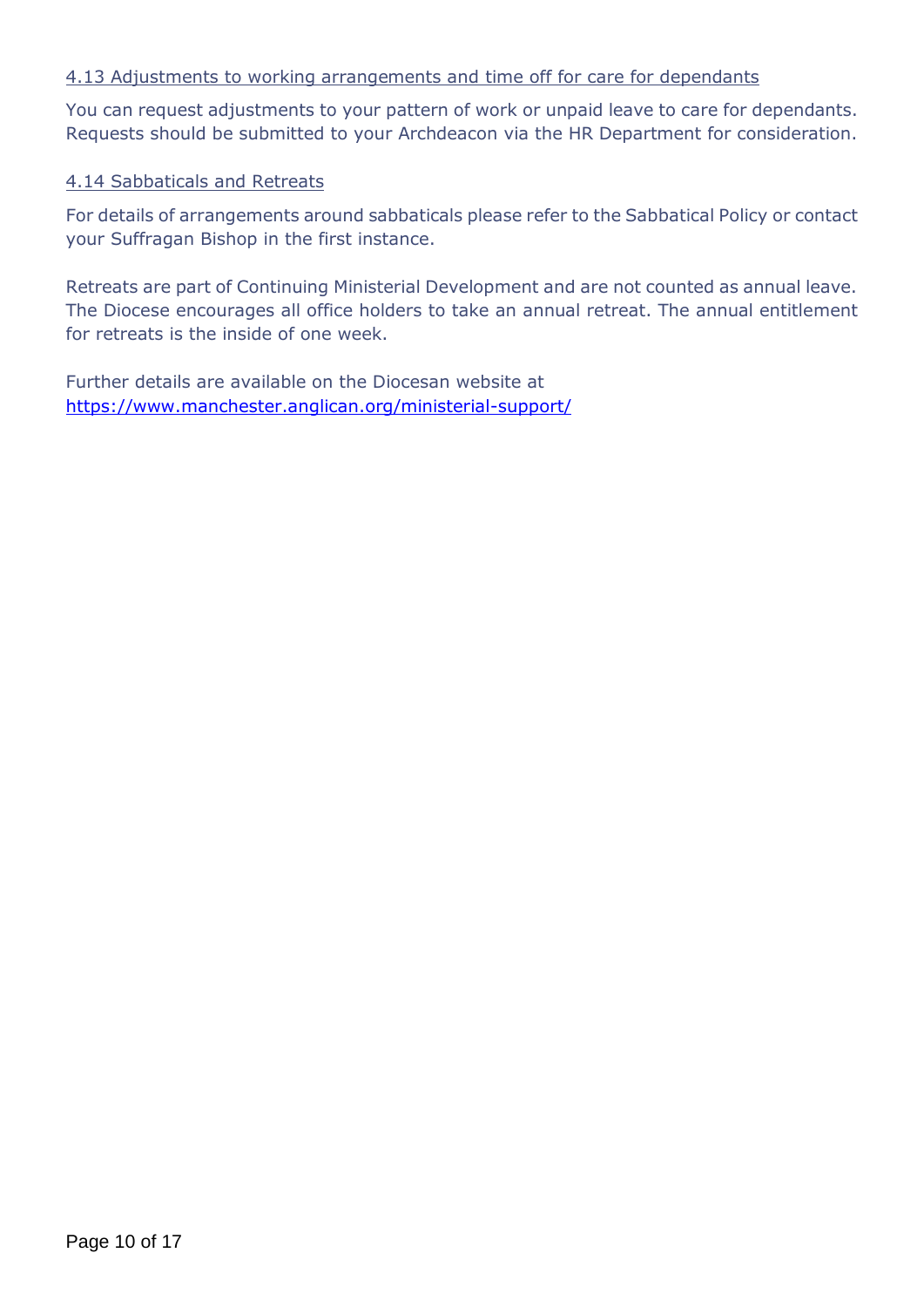#### **Section Five: Housing**

#### 5.1 Housing for Stipendiary Office Holders

Where the office holder is provided with housing this will be clearly stated in the Statement of Particulars.

Full details on housing provision, and the conditions that apply, can be found in the Diocesan Parsonage Handbook. This can be obtained from the Land and Property Department or from the Diocesan website at [https://www.manchester.anglican.org/documents/parsonage](https://www.manchester.anglican.org/documents/parsonage-handbook2/)[handbook2/](https://www.manchester.anglican.org/documents/parsonage-handbook2/)

#### 5.2 House for Duty Office Holders

House for Duty ministers do not receive stipend, although they do receive remuneration in the form of housing. House for Duty clergy are not eligible for tax-free heating, lighting, cleaning and garden upkeep payments. Further information about House for Duty ministry can be found on the Church of England website [www.churchofengland.org](http://www.churchofengland.org/) or the following link will take you to the correct page:

[https://www.churchofengland.org/sites/default/files/2017-](https://www.churchofengland.org/sites/default/files/2017-10/house%20for%20duty%20guidance.pdf) [10/house%20for%20duty%20guidance.pdf](https://www.churchofengland.org/sites/default/files/2017-10/house%20for%20duty%20guidance.pdf)

#### 5.3 Council Tax

Parishes pay the Council Tax for their parsonage on behalf of their vicar. The local authority is asked to send Council Tax bills to the parsonage for the attention of the PCC Treasurer. Clergy are asked to pass the bill to their PCC Treasurer as soon as possible. Treasurers are then asked to deal directly with the local authority to arrange payments.

During an interregnum, a parsonage house being held vacant and unfurnished for a minister of religion is exempt from Council Tax for the duration of the vacancy.

The Board of Finance will pay Council Tax on behalf of stipendiary curates and those sector ministers who qualify for Council Tax payment under the present system.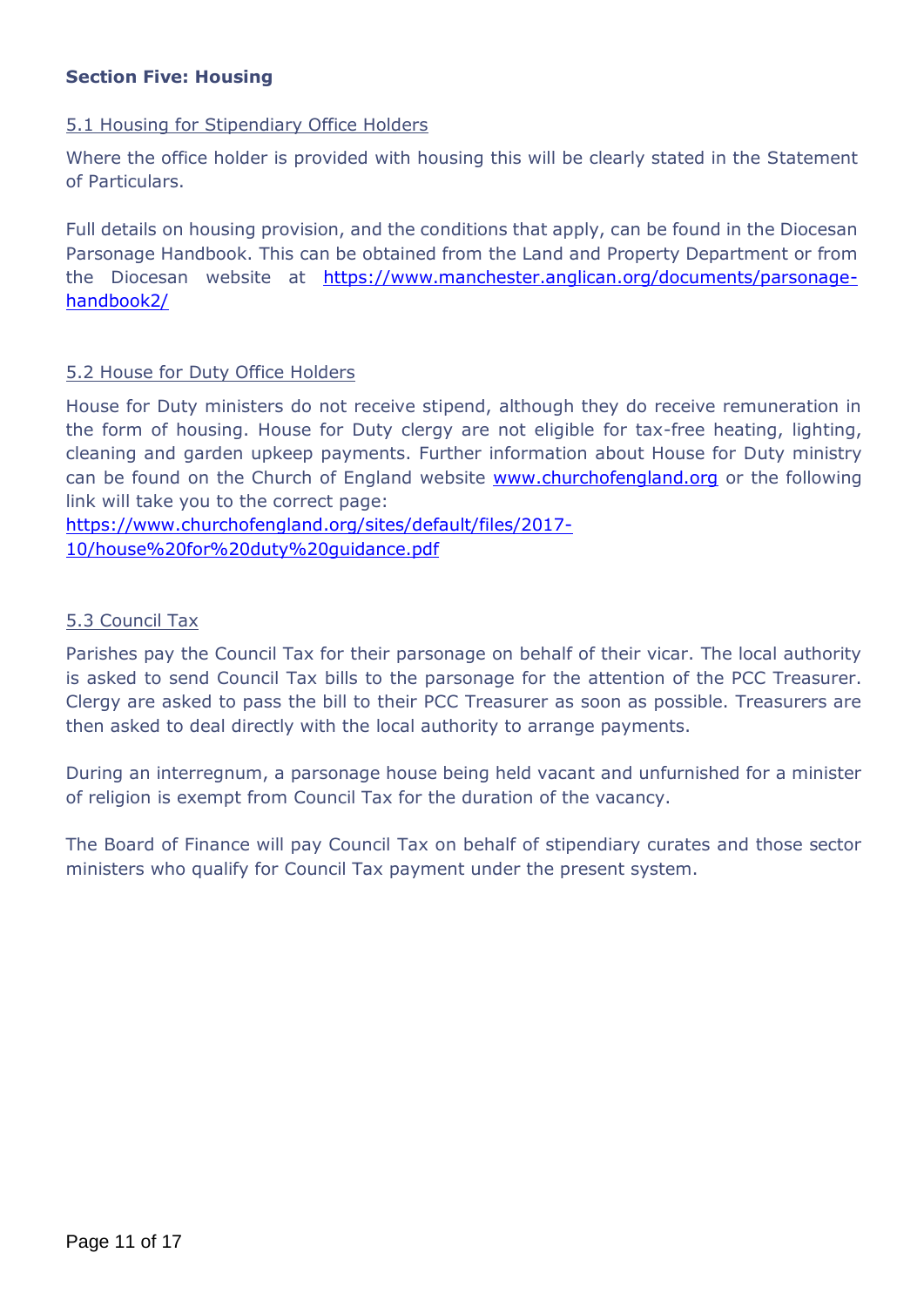#### **Section Six: Continuing Ministerial Development and Ministerial Development Review**

#### 6.1 Continuing Ministerial Development

All office holders under Common Tenure are required to take part in Continuing Ministerial Development. In the Diocese of Manchester this involves being up to date with training in Safeguarding. It also involves awareness Training in Racism, and taking a full part in Diocesan training events, which include "Continuing Ministerial Development [CMD] Days" and the Diocesan Conference.

Training and Resourcing is also provided for those changing post and role, and in supervision for those taking on a supervisory role. Required training is put on in ways that should make it accessible to those who have other work requirements (e.g. many Non-Stipendiary Ministers, Ministers in Secular Employment and Ordained Local Ministers), and dates for any required training are provided well in advance.

Stipendiary ministers who are unable to attend for whatever reason need to notify the Bishop in advance of the event.

Further details about Continuing Ministerial Development in the Diocese are available from the Mission and Ministry Department. Contact details are in Appendix One. Further information can be accessed on the Diocesan website <https://www.manchester.anglican.org/ministerial-training/CMD/>

#### 6.2 Ministerial Development Review

All office holders under Common Tenure are required to take part in Ministerial Development Review; the Diocesan Scheme has been developed since 2007 with the new regulations in mind.

In accordance with the regulations, the summary from the Review must be shared with the office-holder and agreed and signed. A copy is held by the Bishop, and Continuing Ministerial Development requirements are copied to the Continuing Ministerial Development Officer.

Further details on Ministerial Development Review are available from the Bishop's Senior Chaplain. Contact details are in Appendix One. Further information can be accessed from the Diocesan website <https://www.manchester.anglican.org/ministerial-training/MDR/>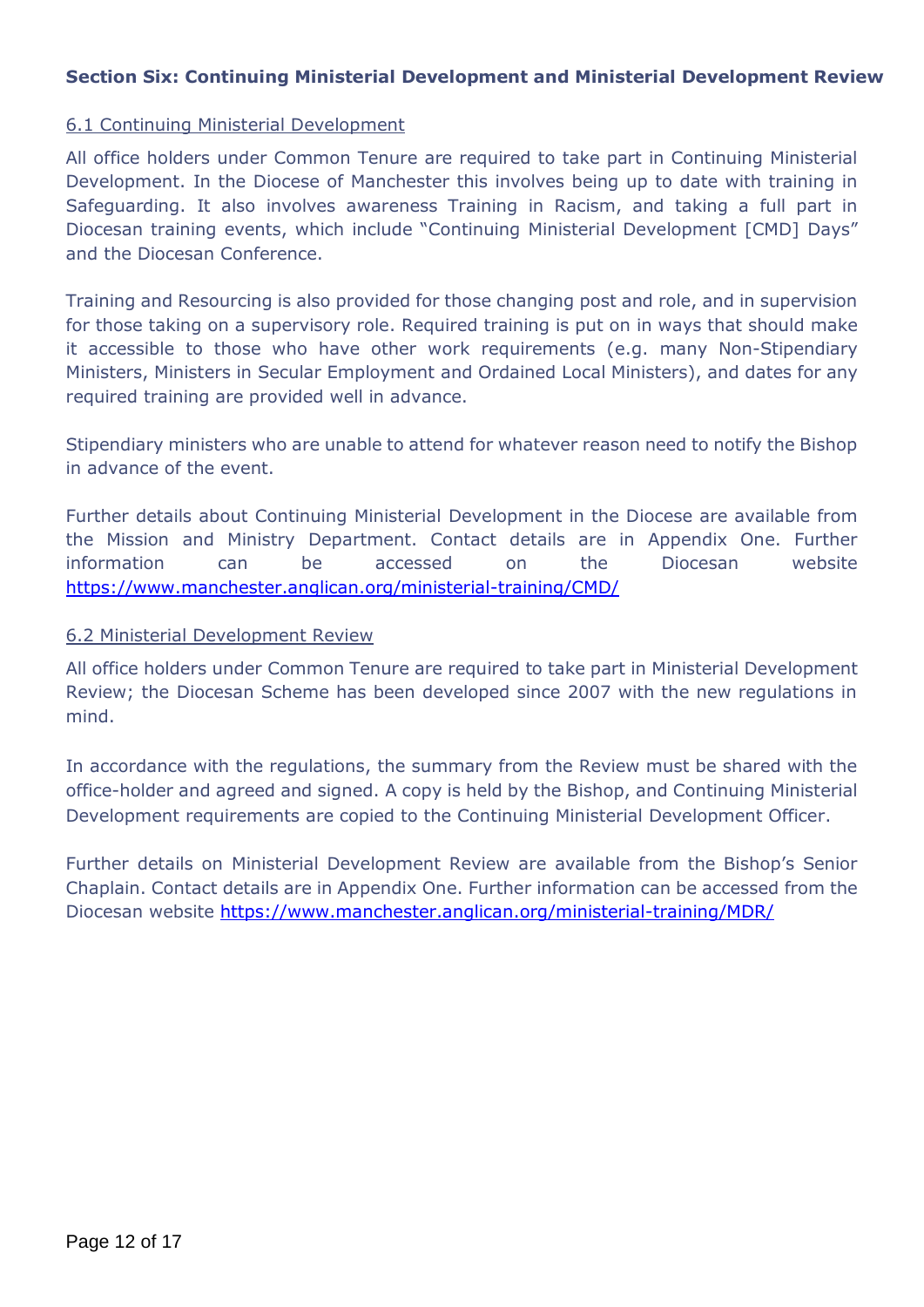#### **Section Seven: Capability, Grievance and Disciplinary Procedures**

#### 7.1 Capability

The purpose of the capability procedure is primarily to support the office holder in achieving the required standards. An informal intervention should take place to support the office holder in improving their performance. Formal capability procedures can be taken if the office holder has failed to improve after informal intervention. Capability procedure is only applicable to those on Common Tenure.

Manchester Diocese will use the Archbishops' Council code of practice and supporting advice. A copy of this is available on the Church of England website www.churchofengland.org or the following link will take you to the correct page:

[https://www.churchofengland.org/our-faith/what-we-believe/simplification/clergy-terms](https://www.churchofengland.org/our-faith/what-we-believe/simplification/clergy-terms-and-conditions-service)[and-conditions-service](https://www.churchofengland.org/our-faith/what-we-believe/simplification/clergy-terms-and-conditions-service)

#### 7.2 Disciplinary Procedure

All clergy office holders, including those on freehold, are subject to the Clergy Discipline Measure 2003 and (for offences relating to doctrine, ritual and ceremonial) the Ecclesiastical Jurisdiction Measure 1963. A copy is available the Church of England website [www.churchofengland.org](http://www.churchofengland.org/) or the following link will take you to the correct page: [https://www.churchofengland.org/about/leadership-and-governance/legal-services/clergy](https://www.churchofengland.org/about/leadership-and-governance/legal-services/clergy-discipline)[discipline](https://www.churchofengland.org/about/leadership-and-governance/legal-services/clergy-discipline)

#### 7.3 Grievance

If you have a grievance you may use the procedure set out in the Archbishops' Council code of practice and the supporting advice. A copy is available on the Church of England website www.churchofengland.org or the following link will take you to the correct page: [https://www.churchofengland.org/our-faith/what-we-believe/simplification/clergy-terms](https://www.churchofengland.org/our-faith/what-we-believe/simplification/clergy-terms-and-conditions-service)[and-conditions-service](https://www.churchofengland.org/our-faith/what-we-believe/simplification/clergy-terms-and-conditions-service)

#### 7.4 Employment Tribunal Hearings

The Diocese hopes to resolve any dispute or grievance internally. However, if you do not feel this has been possible you may make an application to an Employment Tribunal. Your Statement of Particulars will state who the respondent would be if you took this course of action.

#### 7.5 Dignity at Work

The Diocese aspires to provide an environment that is free from bullying and harassment. If you are subject to behaviour which you regard as bullying or harassment in relation to your office holder status either from within the Church, from a member of the public or from another agency we would urge you not to attempt to manage this in isolation.

The Diocesan Director of Support Services' prime role is to advise the Bishop and Diocesan Secretary in matters of Human Resources. However, you can contact him if you wish to obtain information on process and where to obtain further support.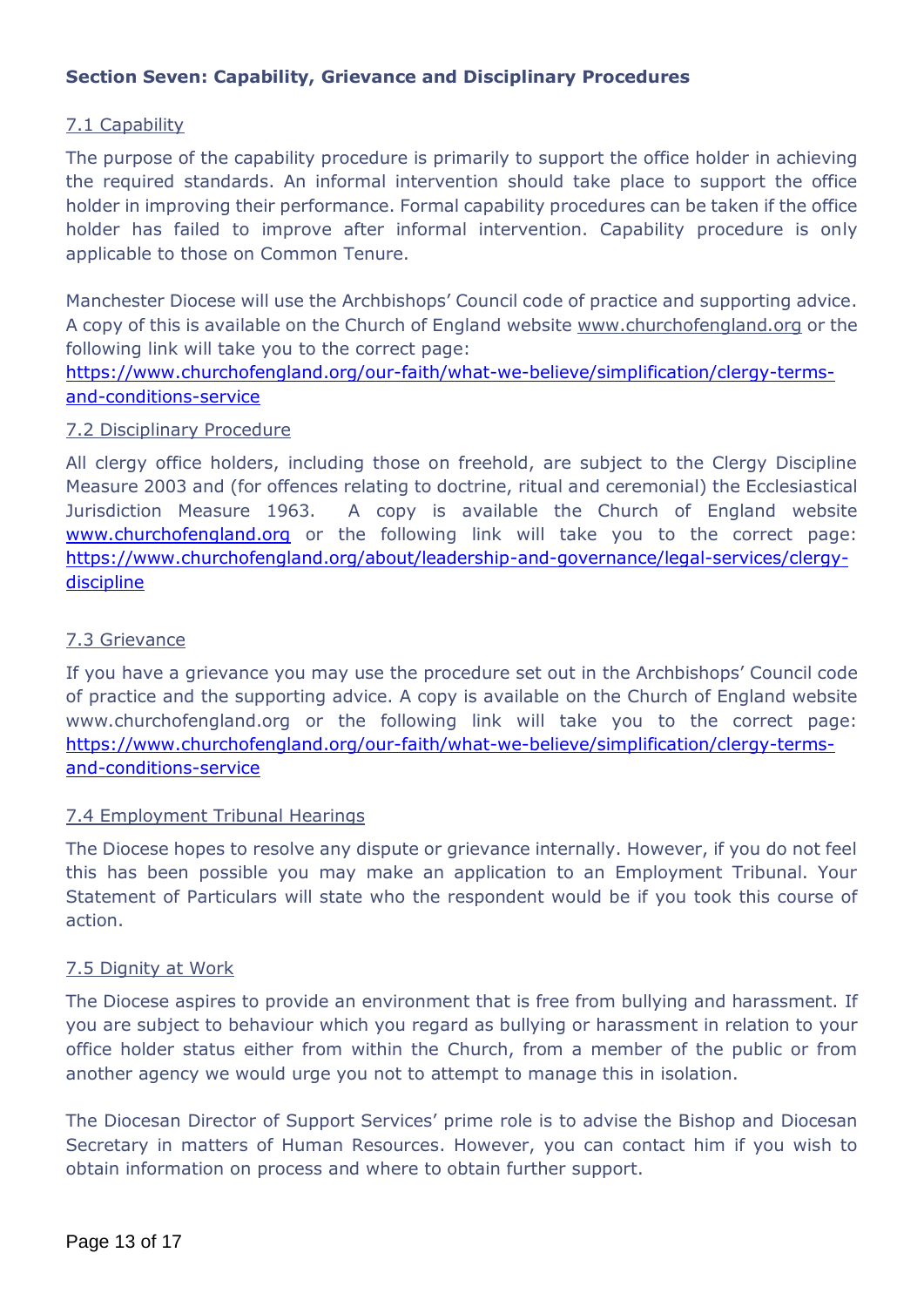The Diocese has its own Dignity at Work Policy & Procedure and has a team of Clergy Supporters to provide support in relation to Dignity at Work. Details are on the website or can be obtained from Human Resources.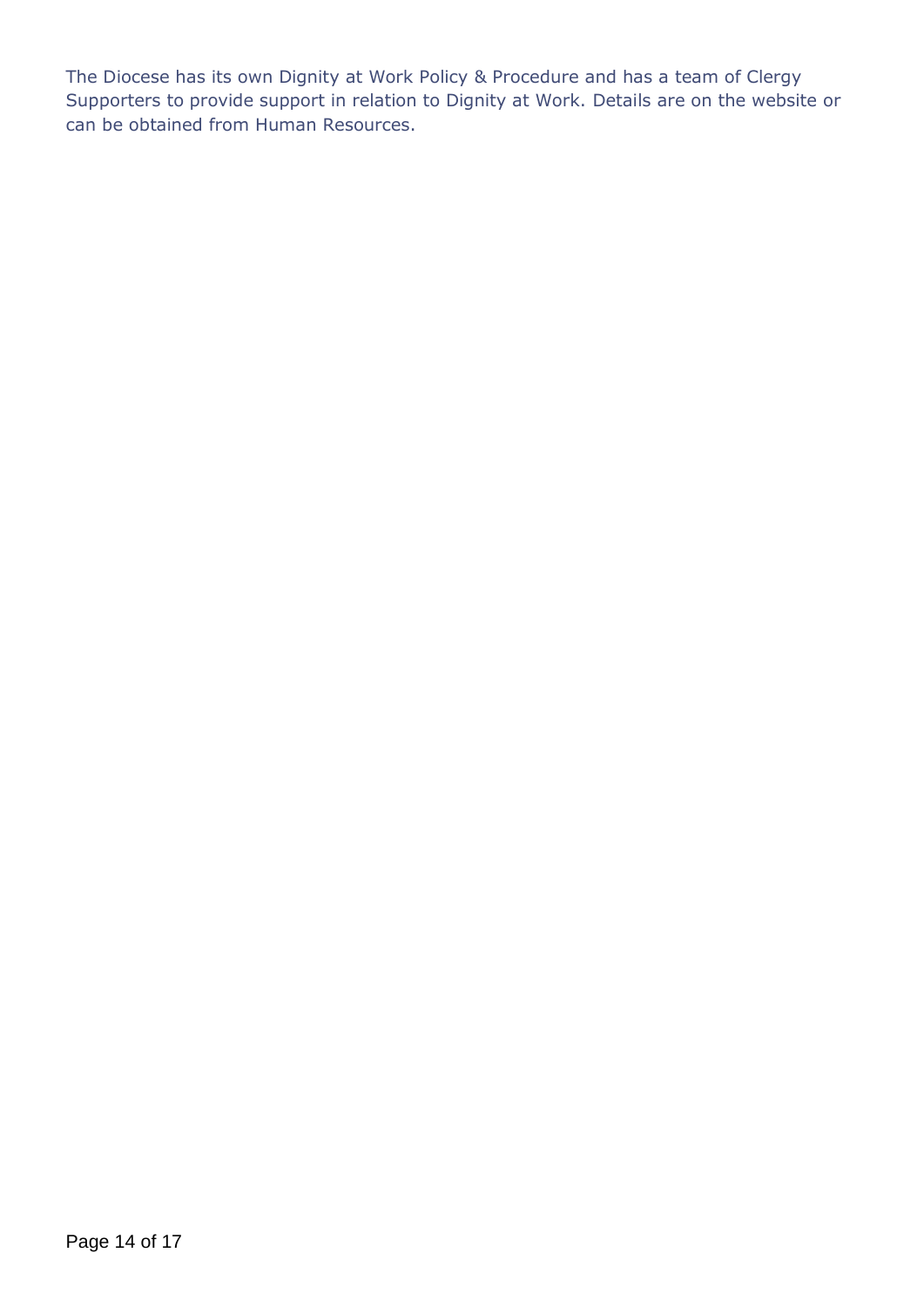#### **Section Eight: Trade Union Membership**

Office holders may wish to join a trade union. The Diocese always aims to work with trade unions in a constructive way.

#### **UNITE**

Further to this, the Church of England Clergy Advocates is a professional association of clergy in the Church of England. It is a professional sector of Unite. It was formed in February 2012 on the basis of agreed core values. You can find out more details from this website: [https://unitetheunion.org/what-we-do/unite-in-your-sector/community-youth-workers](https://unitetheunion.org/what-we-do/unite-in-your-sector/community-youth-workers-and-not-for-profit/faith-organisations/)[and-not-for-profit/faith-organisations/](https://unitetheunion.org/what-we-do/unite-in-your-sector/community-youth-workers-and-not-for-profit/faith-organisations/)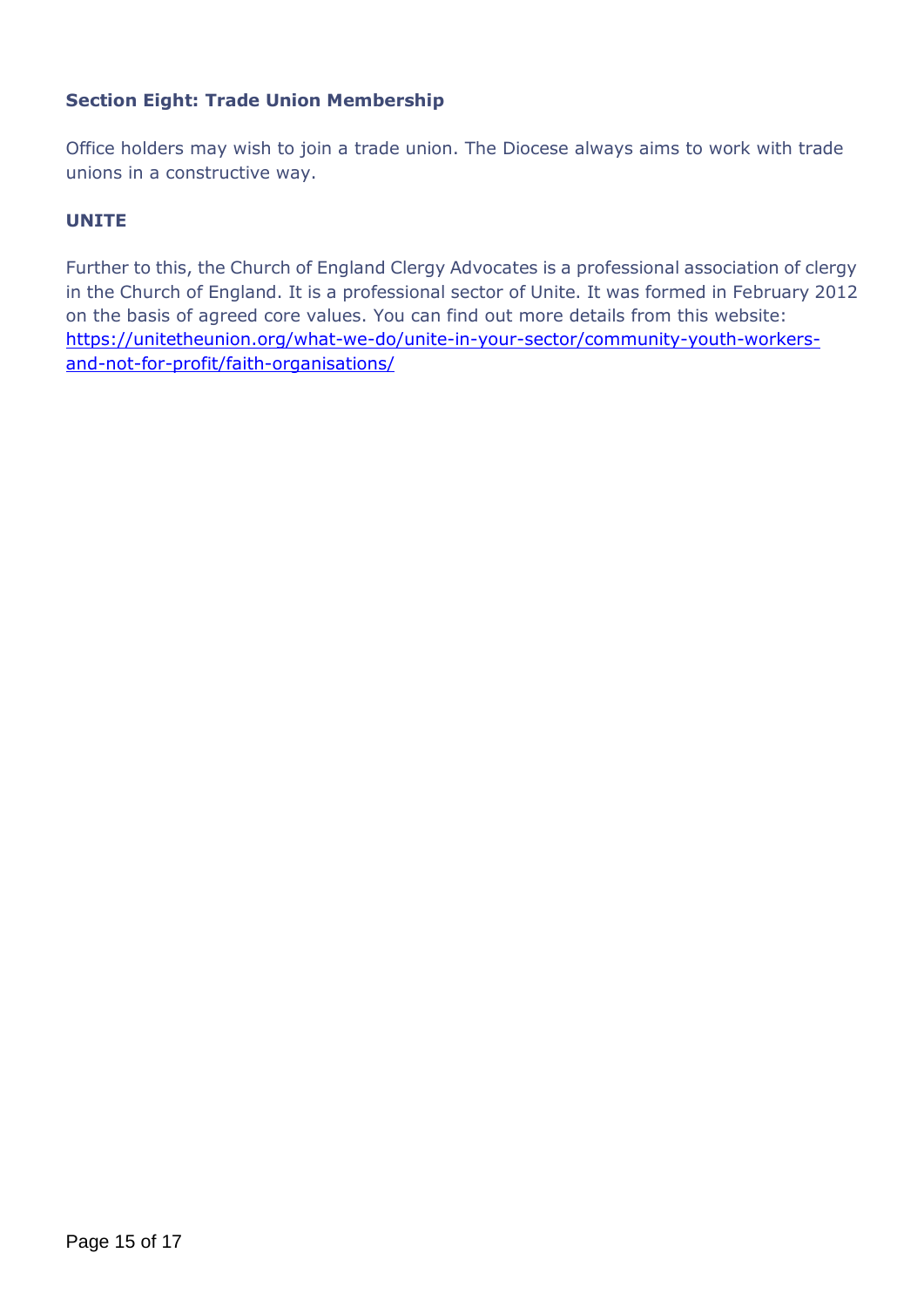#### **Section Nine: Safeguarding**

All office holders are required to complete a Disclosure and Barring Service check administered by the Board of Finance. Currently these are done every 5 years and in future years a self- declaration will be completed annually. They are being done for clergy joining the Diocese and as old Criminal Record Bureau certificates reach their 5<sup>th</sup> anniversary. Annual self-declaration is being introduced after the first check on each individual under the Disclosure and Barring Service system.

Taking part in required Safeguarding Training (see paragraph 6.1) is important and mandatory.

You must at all times cooperate with the Diocesan Safeguarding Officer, agencies including the police and probation service and MDBF appointed contractors in this area of specialism.